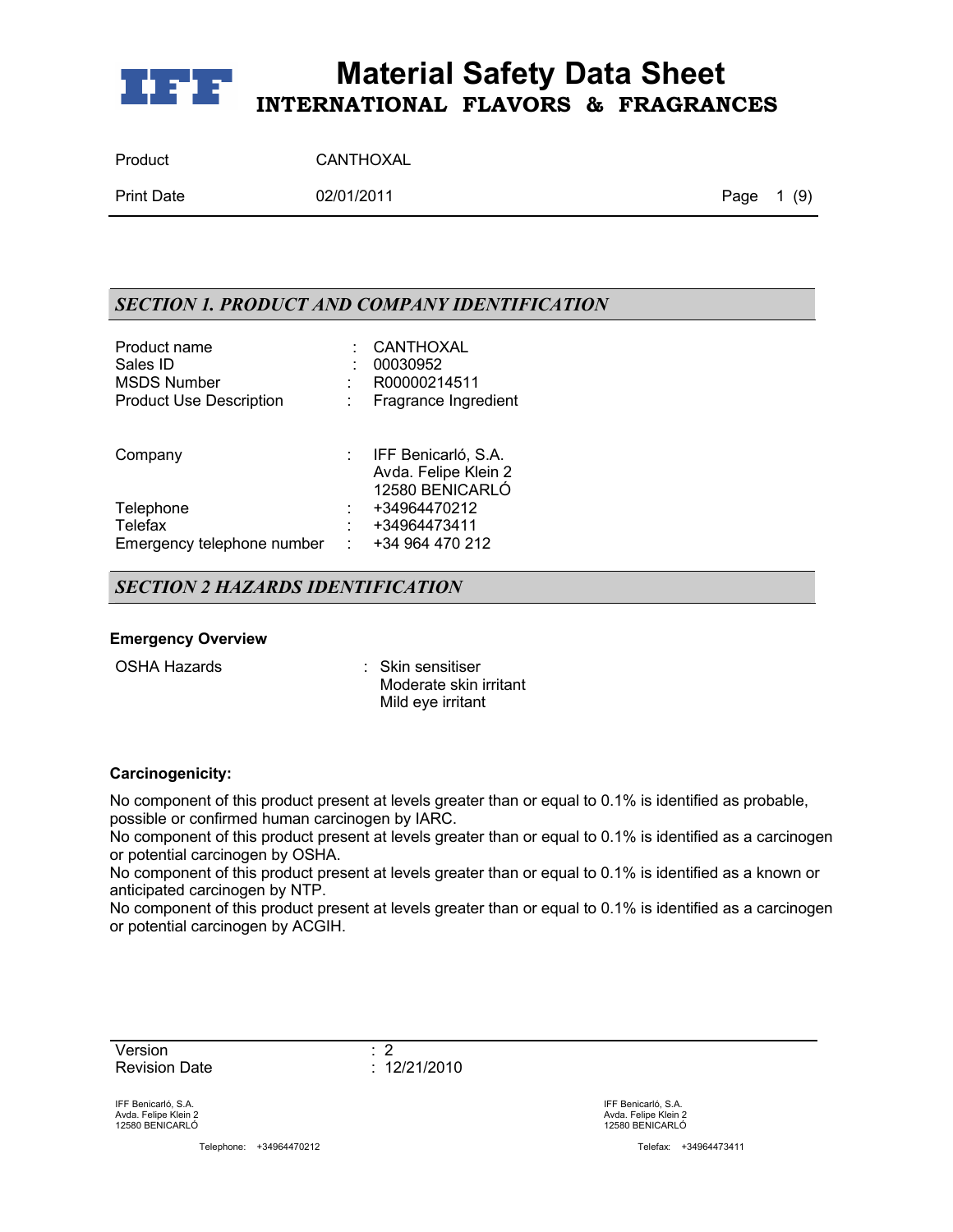

| Product | CANTHOXAL |
|---------|-----------|
|         |           |

Print Date 02/01/2011 02/01/2011 Page 2 (9)

## *SECTION 3. COMPOSITION/INFORMATION ON INGREDIENTS*

### **Hazardous components**

| <b>Component</b>                                                                                                                                                                                                                                                                                                  | CAS-No.        |
|-------------------------------------------------------------------------------------------------------------------------------------------------------------------------------------------------------------------------------------------------------------------------------------------------------------------|----------------|
| 2-(p-Anisyl)propanal; 2-Anisylpropional; Benzenepropanal, 4-methoxy-<br>.alpha.-methyl-; p-Methoxy-.alpha.-methylhydrocinnamaldehyde; 2-,<br>Benzenepropanal, 4-methoxy-.alpha.-methyl-                                                                                                                           | 5462-06-6      |
| Phenol, 2,6-bis(1,1-dimethylethyl)-4-methyl-, 2,6-Bis(1,1-dimethylethyl)-<br>4-methylphenol; 2,6-Di-tert-butyl-4-methylphenol; Phenol, 2,6-bis(1,1-<br>dimethylethyl)-4-methyl-, 2,6-Bis(1,1-dimethylethyl)-4-methylphenol;<br>2,6-Di-tert-butyl-4-methylphenol; Phenol, 2,6-bis(1,1-dimethylethyl)-4-<br>methyl- | $128 - 37 - 0$ |

## *SECTION 4. FIRST AID MEASURES*

#### **First aid procedures**

| Inhalation   | Remove from exposure site to fresh air and keep at rest.<br>Obtain medical advice.                            |
|--------------|---------------------------------------------------------------------------------------------------------------|
| Skin contact | Remove contaminated clothes. Wash thoroughly with water<br>(and soap). Contact physician if symptoms persist. |
| Eye contact  | Flush immediately with water for at least 15 minutes. Contact<br>physician if symptoms persist.               |
| Ingestion    | Rinse mouth with water and obtain medical advice.                                                             |

## *SECTION 5. FIRE-FIGHTING MEASURES*

### **Flammable properties**

Version : 2 Revision Date : 12/21/2010

IFF Benicarló, S.A. Avda. Felipe Klein 2 12580 BENICARLÓ

Telephone: +34964470212 Telefax: +34964473411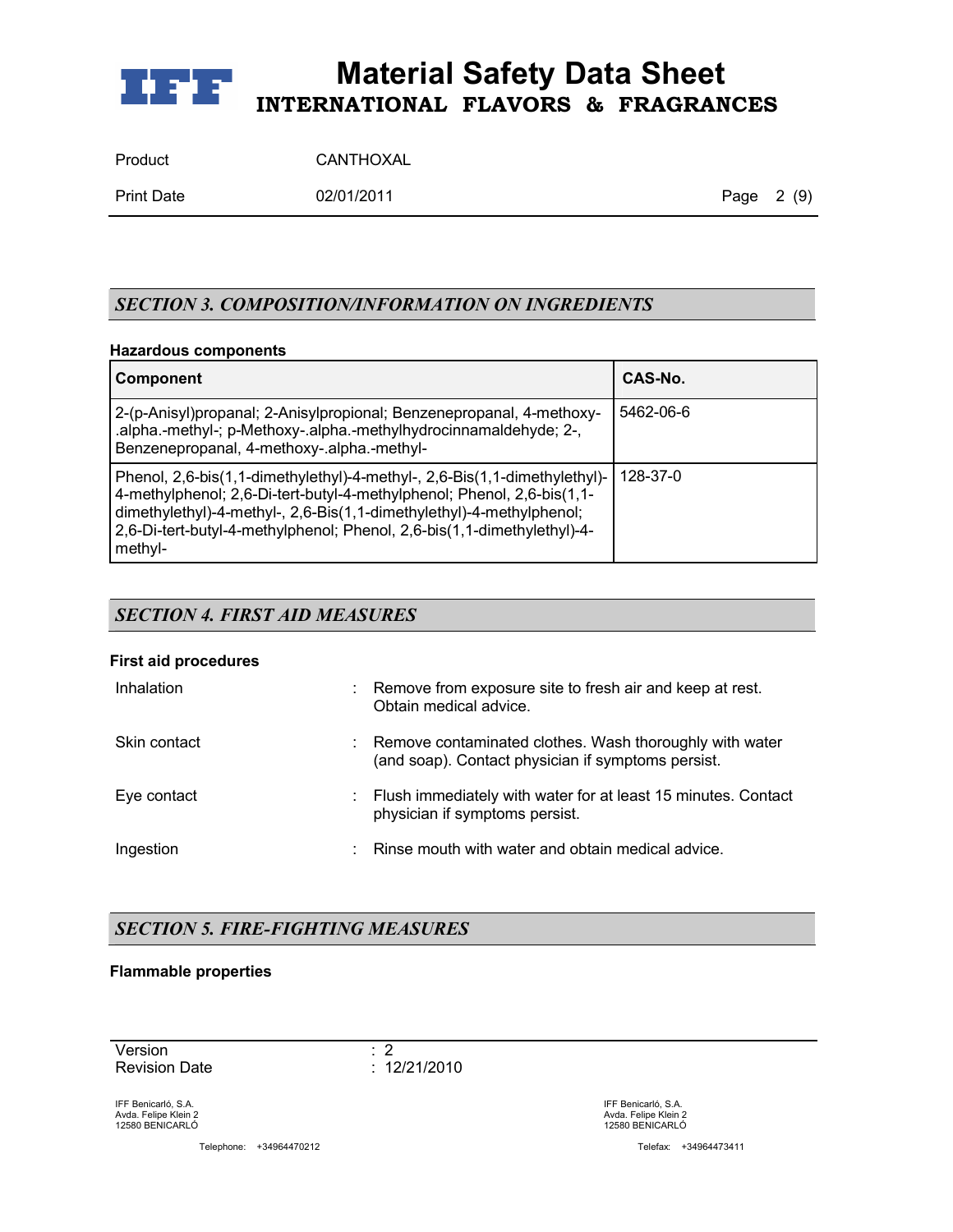

| Product                                               | CANTHOXAL  |                                                                                                                                                                                          |      |      |
|-------------------------------------------------------|------------|------------------------------------------------------------------------------------------------------------------------------------------------------------------------------------------|------|------|
| <b>Print Date</b>                                     | 02/01/2011 |                                                                                                                                                                                          | Page | 3(9) |
|                                                       |            |                                                                                                                                                                                          |      |      |
| Flash point                                           |            | : $> 201$ °F ( $> 94$ °C)                                                                                                                                                                |      |      |
| <b>Fire fighting</b>                                  |            |                                                                                                                                                                                          |      |      |
| Suitable extinguishing media                          |            | Use water spray, dry chemical, carbon dioxide or appropriate<br>foam.                                                                                                                    |      |      |
| Protective equipment and precautions for firefighters |            |                                                                                                                                                                                          |      |      |
| Special protective equipment<br>for fire-fighters     |            | : Wear NIOSH approved self-contained breathing apparatus and<br>full protective clothing when fighting fires involving chemicals.<br>Use water spray to cool containers exposed to fire. |      |      |

## *SECTION 6. ACCIDENTAL RELEASE MEASURES*

| Personal precautions                                 | Avoid inhalation and contact with skin and eyes. A self-<br>contained breathing apparatus is recommended in case of a<br>major spill.                                                                                                                     |
|------------------------------------------------------|-----------------------------------------------------------------------------------------------------------------------------------------------------------------------------------------------------------------------------------------------------------|
| Environmental precautions                            | Keep away from drains, surface- and groundwater and soil.                                                                                                                                                                                                 |
| Methods for containment /<br>Methods for cleaning up | Clean up spillage promptly. Remove ignition sources. Provide<br>adequate ventilation. Avoid excessive inhalation of vapours.<br>Gross spillages should be contained by use of sand or inert<br>powder and disposed of according to the local regulations. |

## *SECTION 7. HANDLING AND STORAGE*

Handling : Avoid excessive inhalation of concentrated vapors. Follow good manufacturing practices for housekeeping and personal hygiene. Wash any exposed skin immediately after any chemical contact, before breaks and meals, and at the end of each work period. Contaminated clothing and shoes should be thoroughly cleaned before re-use.

Version : 2 Revision Date : 12/21/2010

IFF Benicarló, S.A. Avda. Felipe Klein 2 12580 BENICARLÓ

Telephone: +34964470212 Telefax: +34964473411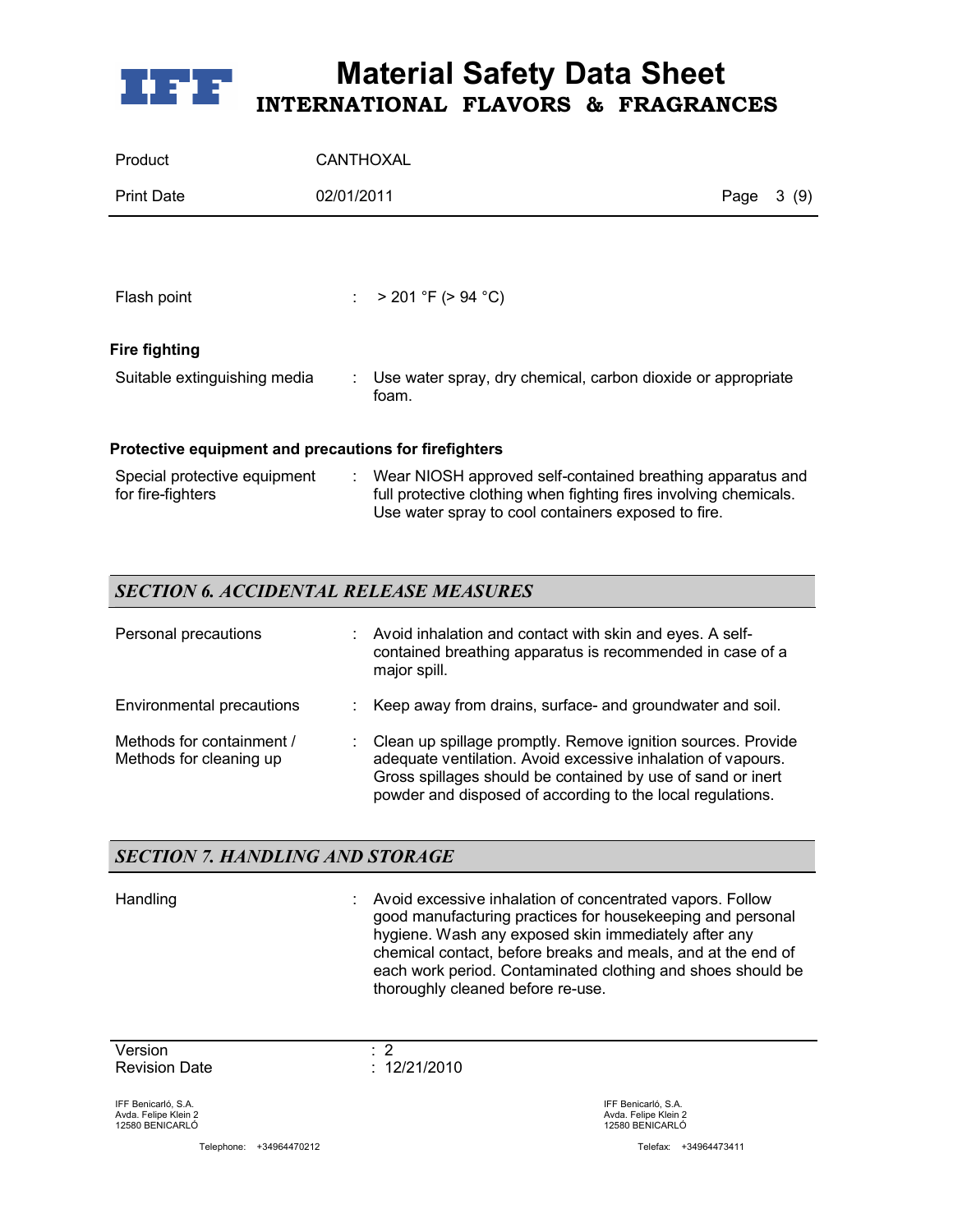

| Product           | CANTHOXAL  |            |  |
|-------------------|------------|------------|--|
| <b>Print Date</b> | 02/01/2011 | Page 4 (9) |  |

|                                                    |    | If appropriate, procedures used during the handling of this<br>material should also be used when cleaning equipment or<br>removing residual chemicals from tanks or other containers,<br>especially when steam or hot water is used, as this may<br>increase vapor concentrations in the workplace air. Where<br>chemicals are openly handled, access should be restricted to<br>properly trained employees.<br>Keep all heated processes at the lowest necessary<br>temperature in order to minimize emissions of volatile<br>chemicals into the air. |
|----------------------------------------------------|----|--------------------------------------------------------------------------------------------------------------------------------------------------------------------------------------------------------------------------------------------------------------------------------------------------------------------------------------------------------------------------------------------------------------------------------------------------------------------------------------------------------------------------------------------------------|
| Advice on protection against<br>fire and explosion |    | Keep away from ignition sources and naked flame.                                                                                                                                                                                                                                                                                                                                                                                                                                                                                                       |
| Requirements for storage areas<br>and containers   | ÷. | Store in a cool, dry, ventilated area away from heat sources.<br>Keep containers upright and tightly closed when not in use.                                                                                                                                                                                                                                                                                                                                                                                                                           |

## *SECTION 8. EXPOSURE CONTROLS/PERSONAL PROTECTION*

### **Components with workplace control parameters**

#### **Engineering measures**

| Engineering measures          | : Where feasible, isolate mixing rooms and other areas where<br>this material is used or openly handled. Maintain these areas<br>under negative air pressure relative to the rest of the plant.<br>Where feasible, use closed systems to transfer and process<br>this material |  |
|-------------------------------|--------------------------------------------------------------------------------------------------------------------------------------------------------------------------------------------------------------------------------------------------------------------------------|--|
| Personal protective equipment |                                                                                                                                                                                                                                                                                |  |
| Eye protection                | : Use tight-fitting goggles, face shield or safety glasses with<br>side shields if eye contact might occur.                                                                                                                                                                    |  |
| Hand protection               | : Avoid skin contact. Use chemically resistant gloves.                                                                                                                                                                                                                         |  |
| Respiratory protection        | : Use local exhaust ventilation around open tanks and other                                                                                                                                                                                                                    |  |
| $\mathbf{v}$                  |                                                                                                                                                                                                                                                                                |  |

**Version** Version <br>Revision Date : 12/21/2010<br>: 12/21/2010

IFF Benicarló, S.A. Avda. Felipe Klein 2 12580 BENICARLÓ

Telephone: +34964470212 Telefax: +34964473411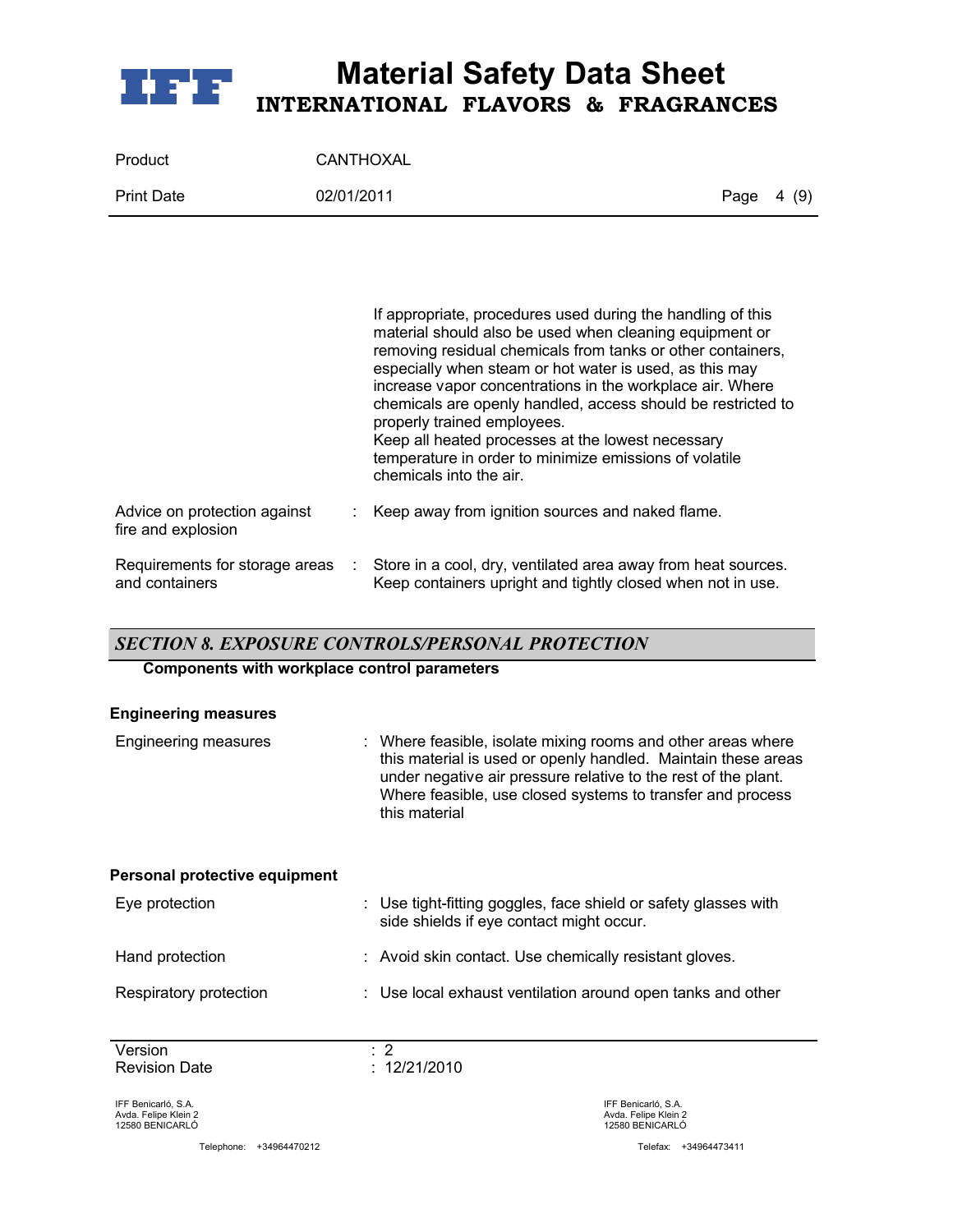

| Product           | CANTHOXAL  |            |
|-------------------|------------|------------|
| <b>Print Date</b> | 02/01/2011 | Page 5 (9) |

|                     | open sources of potential exposures in order to avoid<br>excessive inhalation, including places where this material is<br>openly weighed or measured. In addition, use general dilution<br>ventilation of the work area to eliminate or reduce possible<br>worker exposures.<br>No respiratory protection is required during normal operations<br>in a workplace where engineering controls such as adequate<br>ventilation, etc. are sufficient.                                                                                                           |
|---------------------|-------------------------------------------------------------------------------------------------------------------------------------------------------------------------------------------------------------------------------------------------------------------------------------------------------------------------------------------------------------------------------------------------------------------------------------------------------------------------------------------------------------------------------------------------------------|
|                     | If engineering controls and safe work practices are not<br>sufficient, an approved, properly fitted respirator with organic<br>vapor cartridges or canisters and particulate filters should be<br>used:                                                                                                                                                                                                                                                                                                                                                     |
|                     | a) while engineering controls and appropriate safe work<br>practices and/or procedures are being implemented; or<br>b) during short term maintenance procedures when<br>engineering controls are not in normal operation or are not<br>sufficient; or<br>c) if normal operational workplace vapor concentration in the<br>air is increased due to heat;<br>d) during emergencies; or<br>e) if engineering controls and operational practices are not<br>sufficient to reduce airborne concentrations below an<br>established occupational exposure limit.   |
| Hygiene measures    | : To the extent deemed appropriate, implement pre-placement<br>and regularly scheduled ascertainment of symptoms and<br>spirometry testing of lung function for workers who are<br>regularly exposed to this material.<br>To the extent deemed appropriate, use an experienced air<br>sampling expert to identify and measure volatile chemicals<br>that could be present in the workplace air to determine<br>potential exposures and to ensure the continuing<br>effectiveness of engineering controls and operational<br>practices to minimize exposure. |
| Protective measures | : In December 2003, the National Institute for Occupational<br>Safety and Health ("NIOSH") published an Alert on preventing<br>lung disease in workers who use or make flavorings [NIOSH                                                                                                                                                                                                                                                                                                                                                                    |

Version : 2 Revision Date : 12/21/2010

IFF Benicarló, S.A. Avda. Felipe Klein 2 12580 BENICARLÓ

Telephone: +34964470212 Telefax: +34964473411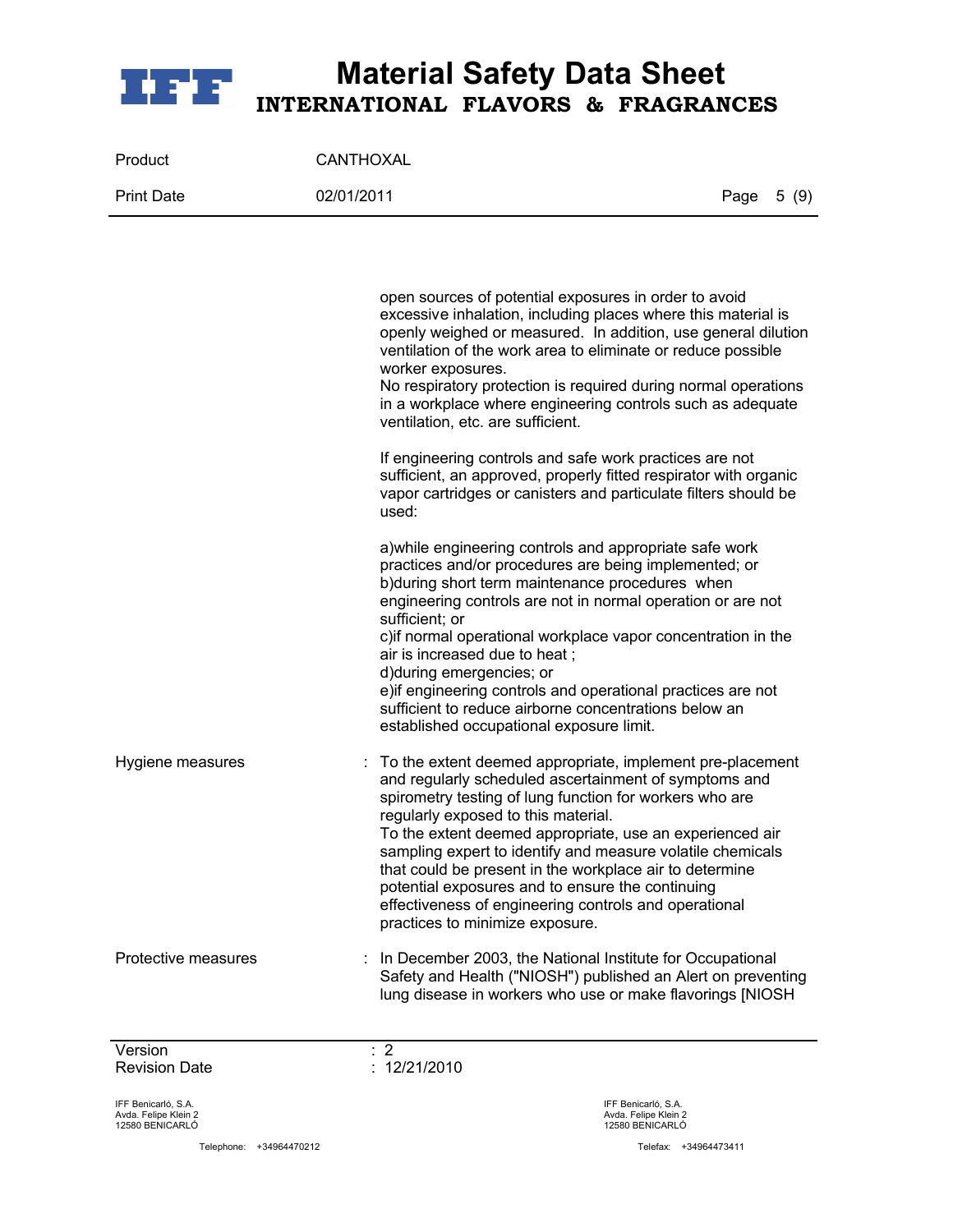

| Product           | CANTHOXAL  |            |  |
|-------------------|------------|------------|--|
| <b>Print Date</b> | 02/01/2011 | Page 6 (9) |  |

Publication Number 2004-110].

In August 2004, the United States Flavor and Extract Manufacturers Association (FEMA) issued a report entitled "Respiratory Safety in the Flavor Manufacturing Workplace". Both of these reports provide recommendations for reducing employee exposure and for medical surveillance in the workplace. The recommendations in these reports are generally applicable to the use of any chemical in the workplace and you are strongly urged to review both of these reports.

The report published by FEMA also contains a list of "high priority" chemicals. If any of these chemicals are present in this product at a concentration >= 1.0% due to an intentional addition by IFF, the chemical(s) will be identified in this safety data sheet.

## *SECTION 9. PHYSICAL AND CHEMICAL PROPERTIES*

#### **Appearance**

| Physical state<br>Colour                   | : liquid<br>: colorless to pale yellow             |
|--------------------------------------------|----------------------------------------------------|
| Odour                                      | $:$ conforms to standard                           |
| Safety data                                |                                                    |
| Flash point                                | : $> 201$ °F ( $> 94$ °C)                          |
| Vapour pressure                            | : $<$ .02 hPa ( $<$ 0.02 mmHg)<br>Note: Calculated |
| Relative density (20 $\degree$ C)          | $: 1.0390 - 1.0470$                                |
| Partition coefficient: n-<br>octanol/water | : $log$ Pow: 2.5                                   |

Version : 2 Revision Date : 12/21/2010

IFF Benicarló, S.A. Avda. Felipe Klein 2 12580 BENICARLÓ

Telephone: +34964470212 Telefax: +34964473411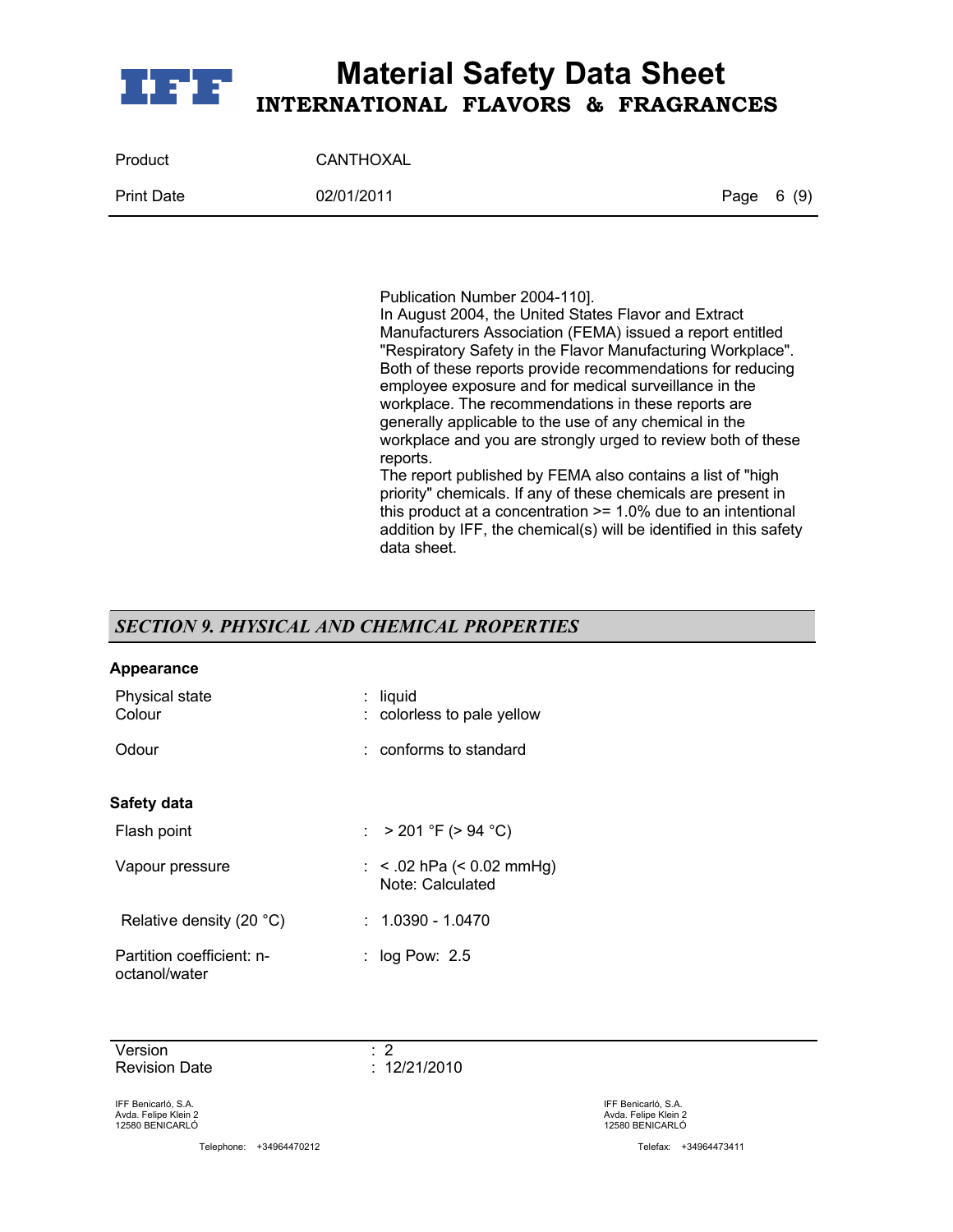

| Product           | CANTHOXAL  |            |  |
|-------------------|------------|------------|--|
| <b>Print Date</b> | 02/01/2011 | Page 7 (9) |  |

## *SECTION 10. STABILITY AND REACTIVITY*

| Conditions to avoid                 | : Remarks: Direct sources of heat.                                                                                                                           |
|-------------------------------------|--------------------------------------------------------------------------------------------------------------------------------------------------------------|
| Chemical stability                  | : Remarks: Presents no significant reactivity hazard, by itself or<br>in contact with water. Avoid contact with strong acids, alkali or<br>oxidizing agents. |
| Hazardous decomposition<br>products | : Note: Carbon monoxide and unidentified organic compounds<br>may be formed during combustion.                                                               |

## *SECTION 11. TOXICOLOGICAL INFORMATION*

| Acute oral toxicity                  |    | Acute toxicity estimate<br>Dose: 4,523.52 mg/kg<br>Method: Calculation method                                                                                          |
|--------------------------------------|----|------------------------------------------------------------------------------------------------------------------------------------------------------------------------|
| Acute oral toxicity (Component)      |    | Component: 5462-06-6<br>LD50 rat<br>Dose: 4,500 mg/kg                                                                                                                  |
| Acute dermal toxicity<br>(Component) |    | Component: 5462-06-6<br>LD50 rabbit<br>Dose: $> 5,000$ mg/kg                                                                                                           |
| Skin irritation (Component)          |    | Component: 5462-06-6<br>human<br>Result: No skin irritation<br>Method: closed patch test<br>Exposure time: 48 h<br>rabbit<br>Result: irritating<br>Exposure time: 24 h |
| Sensitisation (Component)            | ÷. | Component: 5462-06-6<br>maximisation study human<br>Result: Did not cause sensitization on laboratory animals.                                                         |

Version : 2 Revision Date : 12/21/2010

IFF Benicarló, S.A. Avda. Felipe Klein 2 12580 BENICARLÓ

Telephone: +34964470212 Telefax: +34964473411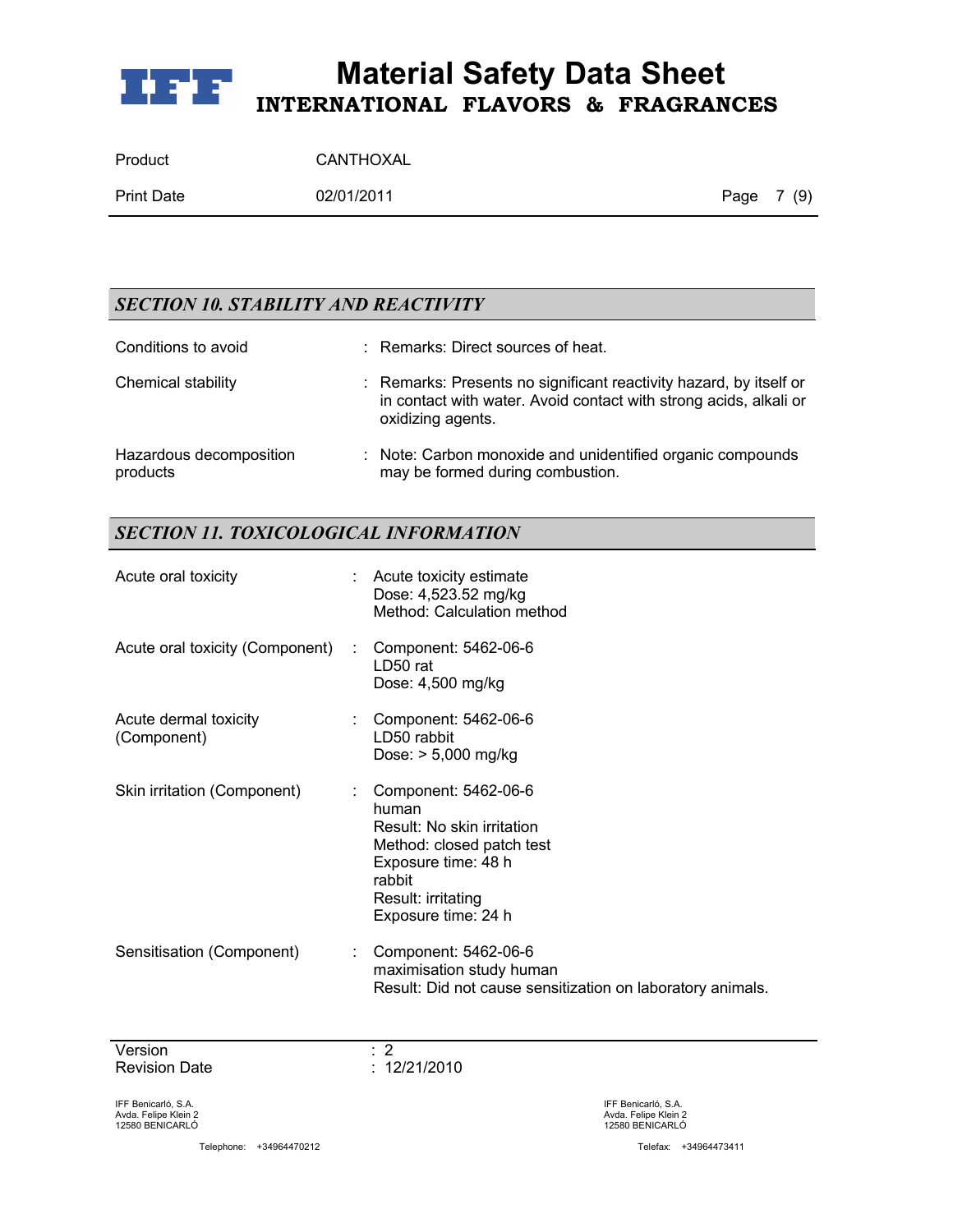

| Product           | CANTHOXAL  |            |  |
|-------------------|------------|------------|--|
| <b>Print Date</b> | 02/01/2011 | Page 8 (9) |  |

Test substance: 2% in petrolatum

Repeated dose toxicity(Component) : Component: 5462-06-6

*SECTION 12. ECOLOGICAL INFORMATION*

## *SECTION 13. DISPOSAL CONSIDERATIONS*

- 
- Contaminated packaging : Place material into sealed containers and dispose of in accordance with local, state and federal regulations.

### *SECTION 14. TRANSPORT INFORMATION*

**DOT** Not dangerous goods

**IATA** Not dangerous goods

**IMDG** Not dangerous goods

## *SECTION 15. REGULATORY INFORMATION*

| <b>OSHA Hazards</b>        | : Skin sensitiser, Moderate skin irritant, Mild eye irritant                         |
|----------------------------|--------------------------------------------------------------------------------------|
| SARA 311/312 Hazards       | : Acute Health Hazard                                                                |
| <b>HMIS Classification</b> | $\therefore$ Health hazard: 2<br>Flammability: 1<br>Physical and chemical hazards: 0 |

## *SECTION 16. OTHER INFORMATION*

Version : 2 Revision Date : 12/21/2010

IFF Benicarló, S.A. Avda. Felipe Klein 2 12580 BENICARLÓ

Telephone: +34964470212 Telefax: +34964473411